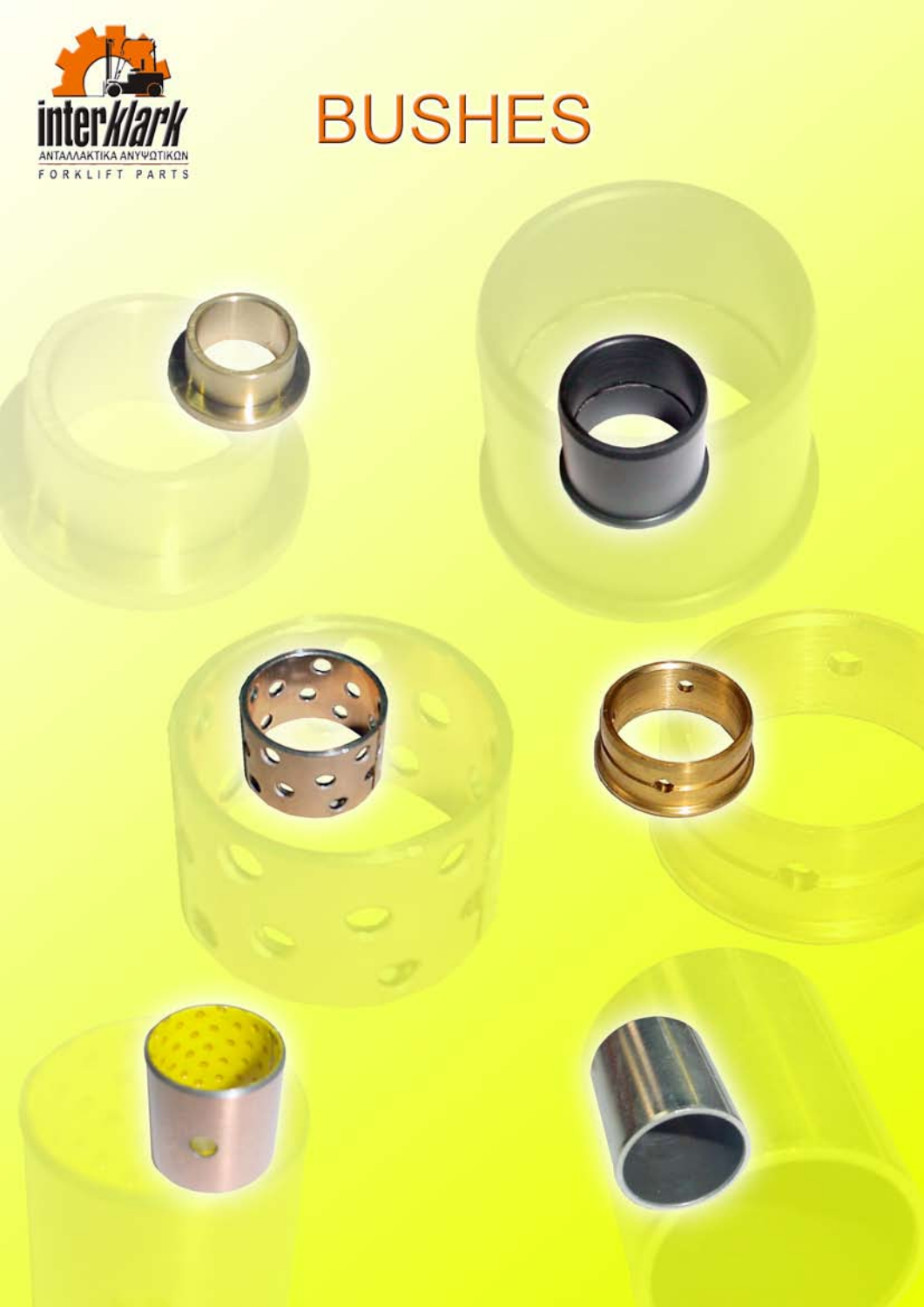



| Original Code:          |                         |                    | Original Code:          |                                                |           | Original Code:          |                                                |                 |  |  |
|-------------------------|-------------------------|--------------------|-------------------------|------------------------------------------------|-----------|-------------------------|------------------------------------------------|-----------------|--|--|
| Interklark Code: 507719 |                         |                    | Interklark Code: 507769 |                                                |           | Interklark Code: 507761 |                                                |                 |  |  |
| BT                      |                         |                    | LINDE                   |                                                |           | <b>JUNGHEINRICH</b>     |                                                |                 |  |  |
|                         |                         |                    |                         |                                                |           |                         |                                                |                 |  |  |
| a                       | $\sf b$                 | $\mathbf C$        | $\mathsf{a}$            | $\mathsf b$                                    | ${\tt C}$ | a                       | $\mathsf b$                                    | ${\bf C}$       |  |  |
| 11                      | 14/20,5                 | 9                  | $\overline{7}$          | 12                                             | $\,8\,$   | 11                      | 24                                             | 20              |  |  |
|                         |                         |                    |                         |                                                |           |                         |                                                |                 |  |  |
| Original Code:          |                         |                    | Original Code:          |                                                |           | Original Code:          |                                                |                 |  |  |
| Interklark Code: 507712 |                         |                    | Interklark Code: 507724 |                                                |           | Interklark Code: 507768 |                                                |                 |  |  |
| <b>JUNGHEINRICH</b>     |                         |                    | <b>BT</b>               |                                                |           | <b>JUNGHEINRICH</b>     |                                                |                 |  |  |
|                         |                         |                    |                         |                                                |           |                         |                                                |                 |  |  |
| a<br>11                 | $\mathsf b$<br>15/20    | $\mathtt{C}$<br>17 | $\mathsf a$<br>11       | $\sf b$<br>14                                  | С<br>10   | a<br>11,5               | $\mathsf b$<br>14                              | ${\bf C}$<br>15 |  |  |
|                         |                         |                    |                         |                                                |           |                         |                                                |                 |  |  |
| Original Code:          |                         |                    | Original Code:          |                                                |           | Original Code:          |                                                |                 |  |  |
| <b>JUNGHEINRICH</b>     | Interklark Code: 507738 |                    |                         | Interklark Code: 507709<br><b>JUNGHEINRICH</b> |           |                         | Interklark Code: 505490<br><b>JUNGHEINRICH</b> |                 |  |  |
|                         |                         |                    |                         |                                                |           |                         |                                                |                 |  |  |
| a                       | $\mathsf b$             | ${\bf C}$          | $\mathsf{a}$            | $\mathsf b$                                    | ${\bf C}$ | $\mathsf{a}$            | $\mathsf b$                                    | $\mathtt{C}$    |  |  |
| 11                      | 24/27                   | 35                 | 14                      | 17/23                                          | 17        | 15                      | 20/26,5                                        | 12              |  |  |

**BUSHES BUSHES**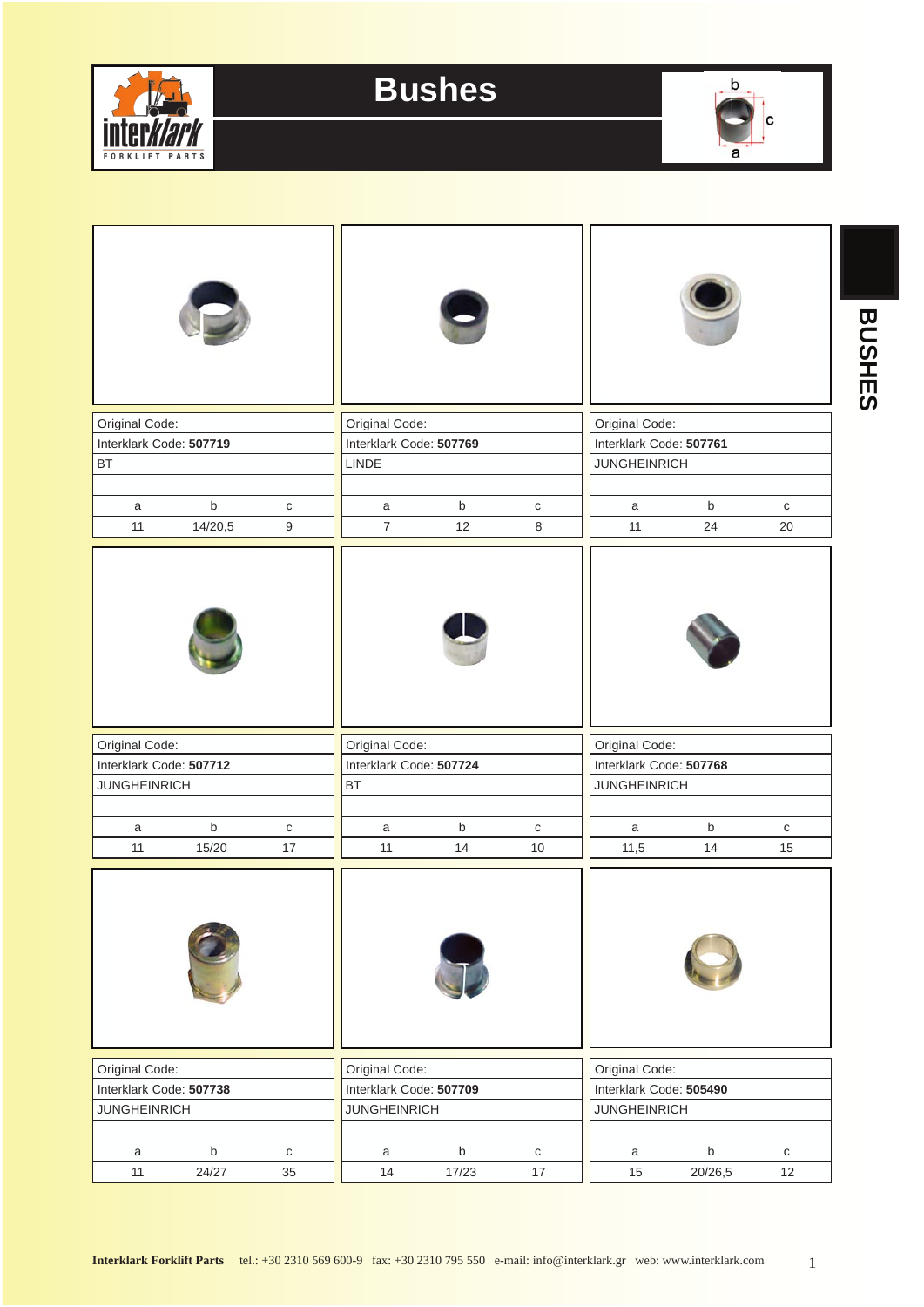



| Original Code:          |               |                 | Original Code:          |                   |                 | Original Code:          |                   |                    |  |
|-------------------------|---------------|-----------------|-------------------------|-------------------|-----------------|-------------------------|-------------------|--------------------|--|
| Interklark Code: 507741 |               |                 | Interklark Code: 507762 |                   |                 | Interklark Code: 507710 |                   |                    |  |
| <b>JUNGHEINRICH</b>     |               |                 | <b>JUNGHEINRICH</b>     |                   |                 | BT                      |                   |                    |  |
|                         |               |                 |                         |                   |                 |                         |                   |                    |  |
| a                       | $\sf b$       | ${\bf C}$       | a                       | $\mathsf b$       | ${\bf C}$       | a                       | $\mathsf b$       | ${\tt C}$          |  |
| 18                      | 28            | 21              | 19                      | 25/30             | 15              | 19                      | 24                | $30\,$             |  |
|                         |               |                 |                         |                   |                 |                         |                   |                    |  |
| Original Code:          |               |                 | Original Code:          |                   |                 | Original Code:          |                   |                    |  |
| Interklark Code: 507740 |               |                 | Interklark Code: 507750 |                   |                 | Interklark Code: 507753 |                   |                    |  |
| <b>STILL</b>            |               |                 | <b>BT</b>               |                   |                 | <b>BT</b>               |                   |                    |  |
|                         |               |                 |                         |                   |                 |                         |                   |                    |  |
| a<br>19                 | $\sf b$<br>23 | ${\bf C}$<br>25 | a<br>19,5               | $\mathsf b$<br>22 | ${\bf C}$<br>25 | a<br>19                 | $\mathsf b$<br>40 | $\mathtt{C}$<br>63 |  |
|                         |               |                 |                         |                   |                 |                         |                   |                    |  |
|                         |               |                 |                         |                   |                 |                         |                   |                    |  |
| Original Code:          |               |                 | Original Code:          |                   |                 | Original Code:          |                   |                    |  |
| Interklark Code: 507728 |               |                 | Interklark Code: 507703 |                   |                 | Interklark Code: 507734 |                   |                    |  |
| <b>BT</b>               |               |                 | <b>LINDE</b>            |                   |                 | LINDE                   |                   |                    |  |
| a                       | $\sf b$       | ${\bf C}$       | $\mathsf{a}$            | $\sf b$           | ${\bf C}$       | $\mathsf a$             | $\mathsf b$       | ${\bf C}$          |  |
|                         | 28            | 20              | 19,5                    | 23                | 20              | 19,5                    | 23                | 15                 |  |

**BUSHES BUSHES**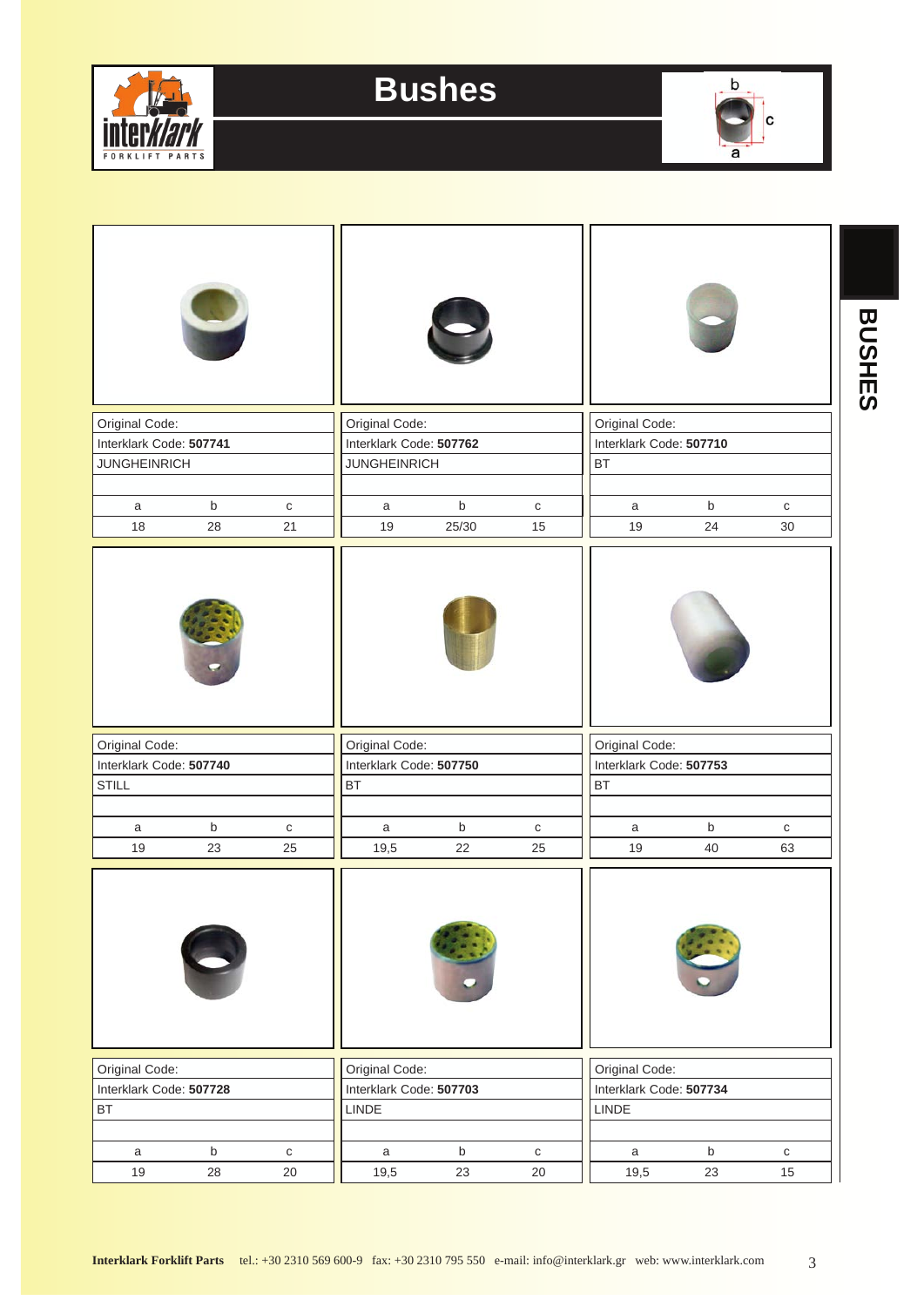



**BUSHES**

**BUSHES** 

| Original Code:          |             |           | Original Code:          |             |              | Original Code:          |             |           |  |
|-------------------------|-------------|-----------|-------------------------|-------------|--------------|-------------------------|-------------|-----------|--|
| Interklark Code: 528396 |             |           | Interklark Code: 507717 |             |              | Interklark Code: 507728 |             |           |  |
| <b>BT</b>               |             |           | <b>BT</b>               |             |              | <b>BT</b>               |             |           |  |
|                         |             |           |                         |             |              |                         |             |           |  |
| a                       | $\mathsf b$ | ${\bf C}$ | a                       | $\mathsf b$ | $\mathbf{C}$ | a                       | $\mathsf b$ | ${\tt C}$ |  |
| 20                      | 28          | 20        | 20                      | 28          | 20           | 20                      | 28          | 20        |  |
|                         |             |           |                         |             |              |                         |             |           |  |
| Original Code:          |             |           | Original Code:          |             |              | Original Code:          |             |           |  |
| Interklark Code: 505913 |             |           | Interklark Code: 504053 |             |              | Interklark Code: 507711 |             |           |  |
| <b>BT</b>               |             |           | <b>BT</b>               |             |              | <b>JUNGHEINRICH</b>     |             |           |  |
|                         |             |           |                         |             |              |                         |             |           |  |
| a                       | $\sf b$     | ${\bf C}$ | a                       | $\mathsf b$ | $\mathtt{C}$ | a                       | $\mathsf b$ | ${\tt C}$ |  |
| 20                      | 28/35       | 18        | 20                      | 28/32       | 12           | 22                      | 25,5        | 25        |  |
|                         |             |           |                         |             |              |                         |             |           |  |
| Original Code:          |             |           | Original Code:          |             |              | Original Code:          |             |           |  |
| Interklark Code: 507726 |             |           | Interklark Code: 507755 |             |              | Interklark Code: 507759 |             |           |  |
| <b>JUNGHEINRICH</b>     |             |           | <b>STILL</b>            |             |              | <b>JUNGHEINRICH</b>     |             |           |  |
|                         |             |           |                         |             |              |                         |             |           |  |
| $\mathsf a$             | $\sf b$     | ${\bf C}$ | $\mathsf{a}$            | $\mathsf b$ | ${\bf C}$    | a                       | $\mathsf b$ | ${\tt C}$ |  |
| 21,5                    | 27/30       | 28        | 21,5                    | 25          | 25           | 24                      | 28          | 25        |  |

**Interklark Forklift Parts** tel.: +30 2310 569 600-9 fax: +30 2310 795 550 e-mail: info@interklark.gr web: www.interklark.com